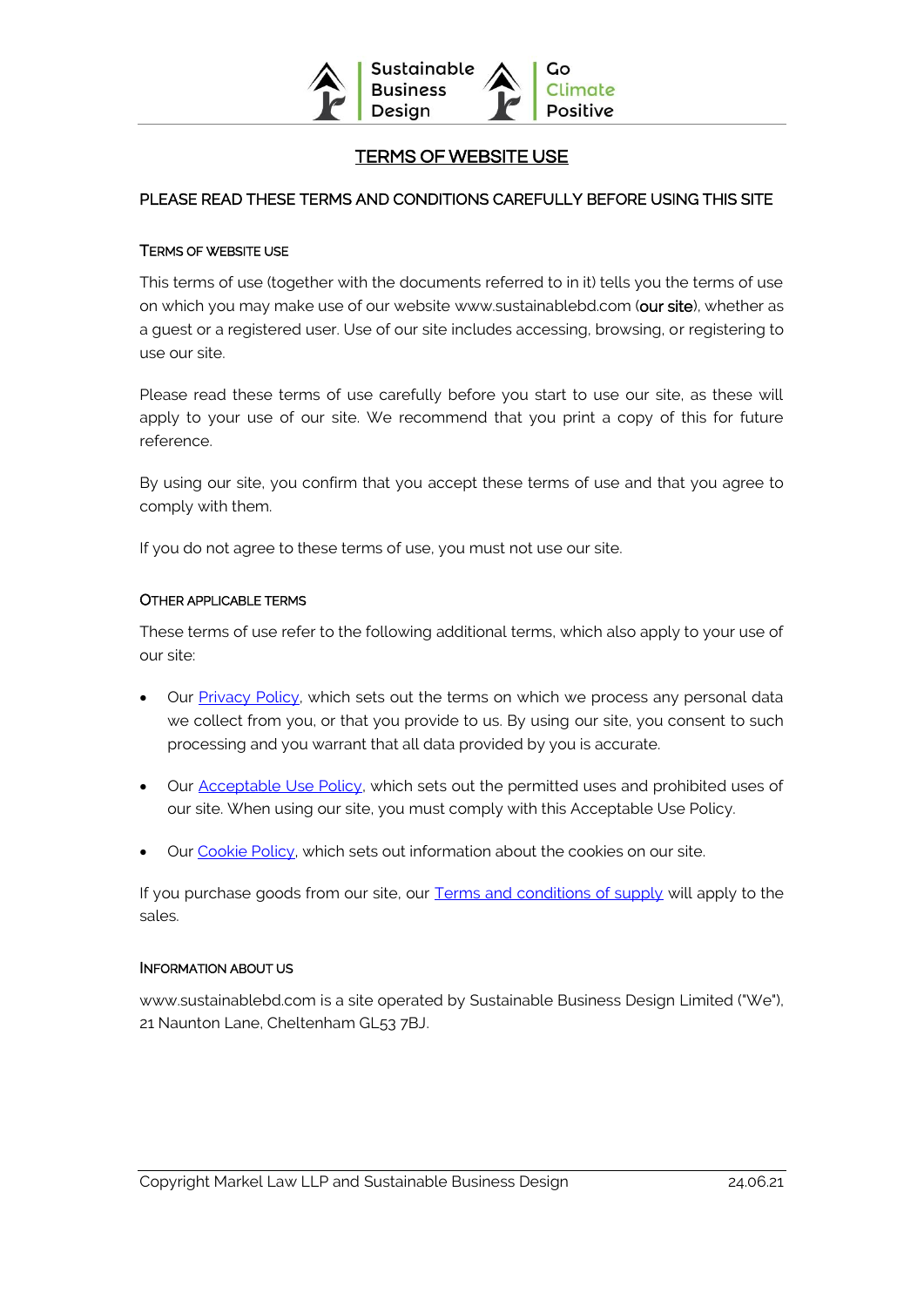

## CHANGES TO THESE TERMS

We may revise these terms of use at any time by amending this page.

Please check this page from time to time to take notice of any changes we made, as they are binding on you.

## CHANGES TO OUR SITE

We may update our site from time to time, and may change the content at any time. However, please note that any of the content on our site may be out of date at any given time, and we are under no obligation to update it.

We do not guarantee that our site, or any content on it, will be free from errors or omissions.

## ACCESSING OUR SITE

Our site is made available free of charge.

We do not guarantee that our site, or any content on it, will always be available or be uninterrupted. Access to our site is permitted on a temporary basis. We may suspend, withdraw, discontinue or change all or any part of our site without notice. We will not be liable to you if for any reason our site is unavailable at any time or for any period.

You are responsible for making all arrangements necessary for you to have access to our site.

You are also responsible for ensuring that all persons who access our site through your internet connection are aware of these terms of use and other applicable terms and conditions, and that they comply with them.

Our site is directed to people residing in the United Kingdom. We do not represent that content available on or through our site is appropriate or available in other locations. We may limit the availability of our site or any service or product described on our site to any person or geographic area at any time. If you choose to access our site from outside the United Kingdom, you do so at your own risk.

#### YOUR ACCOUNT AND PASSWORD

If you choose, or you are provided with, a user identification code, password or any other piece of information as part of our security procedures, you must treat such information as confidential. You must not disclose it to any third party.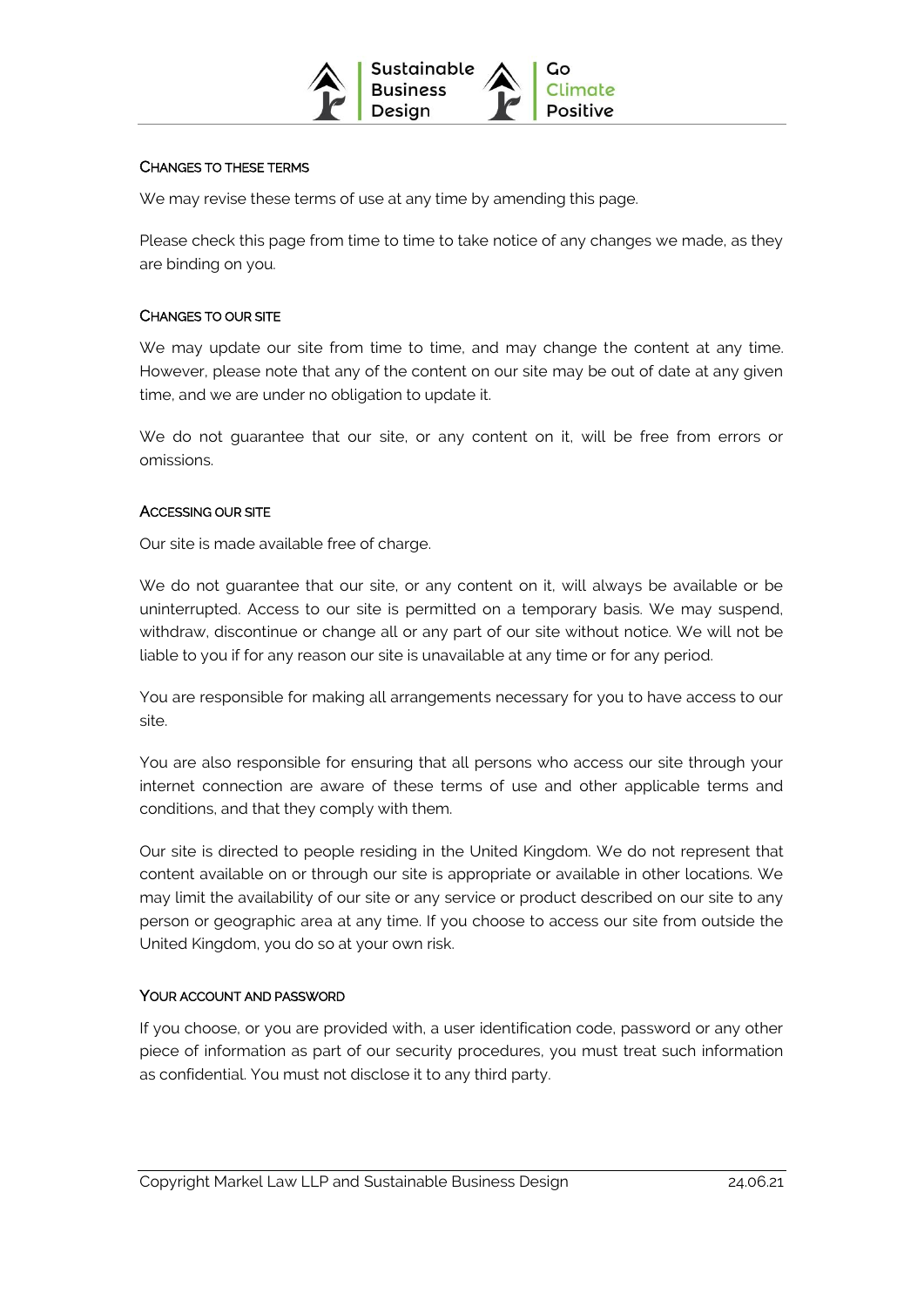

We have the right to disable any user identification code or password, whether chosen by you or allocated by us, at any time, if in our reasonable opinion you have failed to comply with any of the provisions of these terms of use.

If you know or suspect that anyone other than you knows your user identification code or password, you must promptly notify us at [enquiries@sustainablebd.com.](mailto:enquiries@sustainablebd.com)

## INTELLECTUAL PROPERTY RIGHTS

We are the owner or the licensee of all intellectual property rights in our site, and in the material published on it. Those works are protected by copyright laws and treaties around the world. All such rights are reserved.

You may print off one copy, and may download extracts, of any page(s) from our site for your personal use and you may draw the attention of others within your organisation to content posted on our site.

You must not modify the paper or digital copies of any materials you have printed off or downloaded in any way, and you must not use any illustrations, photographs, video or audio sequences or any graphics separately from any accompanying text.

Our status (and that of any identified contributors) as the authors of content on our site must always be acknowledged.

You must not use any part of the content on our site for commercial purposes without obtaining a licence to do so from us or our licensors.

If you print off, copy or download any part of our site in breach of these terms of use, your right to use our site will cease immediately and you must, at our option, return or destroy any copies of the materials you have made.

#### NO RELIANCE ON INFORMATION

The content on our site is provided for general information only. It is not intended to amount to advice on which you should rely. You must obtain professional or specialist advice before taking, or refraining from, any action on the basis of the content on our site.

Although we make reasonable efforts to update the information on our site, we make no representations, warranties or guarantees, whether express or implied, that the content on our site is accurate, complete or up-to-date.

#### LIMITATION OF OUR LIABILITY

Nothing in these terms of use excludes or limits our liability for death or personal injury arising from our negligence, or our fraud or fraudulent misrepresentation, or any other liability that cannot be excluded or limited by English law.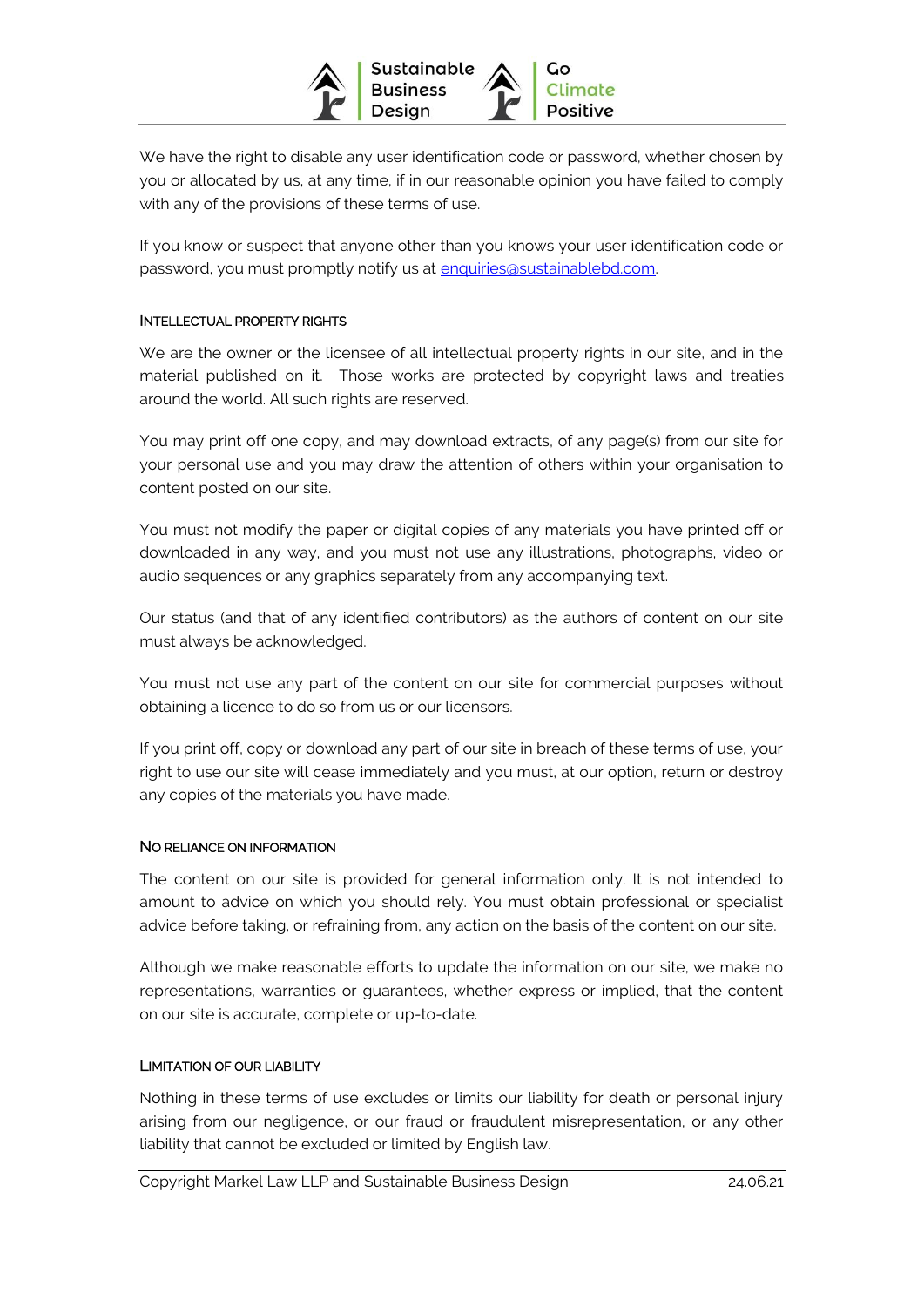

To the extent permitted by law, we exclude all conditions, warranties, representations or other terms which may apply to our site or any content on it, whether express or implied.

We will not be liable to any user for any loss or damage, whether in contract, tort (including negligence), breach of statutory duty, or otherwise, even if foreseeable, arising under or in connection with:

- use of, or inability to use, our site; or
- use of or reliance on any content displayed on our site.

If you are a business user, please note that in particular, we will not be liable for:

- loss of profits, sales, business, or revenue;
- business interruption;
- loss of anticipated savings;
- loss of business opportunity, goodwill or reputation; or
- any indirect or consequential loss or damage.

If you are a consumer user, please note that we only provide our site for domestic and private use. You agree not to use our site for any commercial or business purposes, and we have no liability to you for any loss of profit, loss of business, business interruption, or loss of business opportunity.

We will not be liable for any loss or damage caused by a virus, distributed denial-ofservice attack, or other technologically harmful material that may infect your computer equipment, computer programs, data or other proprietary material due to your use of our site or to your downloading of any content on it, or on any website linked to it.

We assume no responsibility for the content of websites linked on our site. Such links should not be interpreted as endorsement by us of those linked websites. We will not be liable for any loss or damage that may arise from your use of them.

Different limitations and exclusions of liability will apply to liability arising as a result of the supply of any goods by use to you, which will be set out in our **Terms and conditions of** [supply.](https://storage.googleapis.com/wzukusers/user-30264914/documents/5c285dbcc02adMSE0Xer/SBD%20-%20terms%20and%20conditions%20for%20supply%20of%20goods%20and%20services.pdf)

#### UPLOADING CONTENT TO OUR SITE

Whenever you make use of a feature that allows you to upload content to our site, or to make contact with other users of our site, you must comply with the content standards set out in our **Acceptable Use Policy**.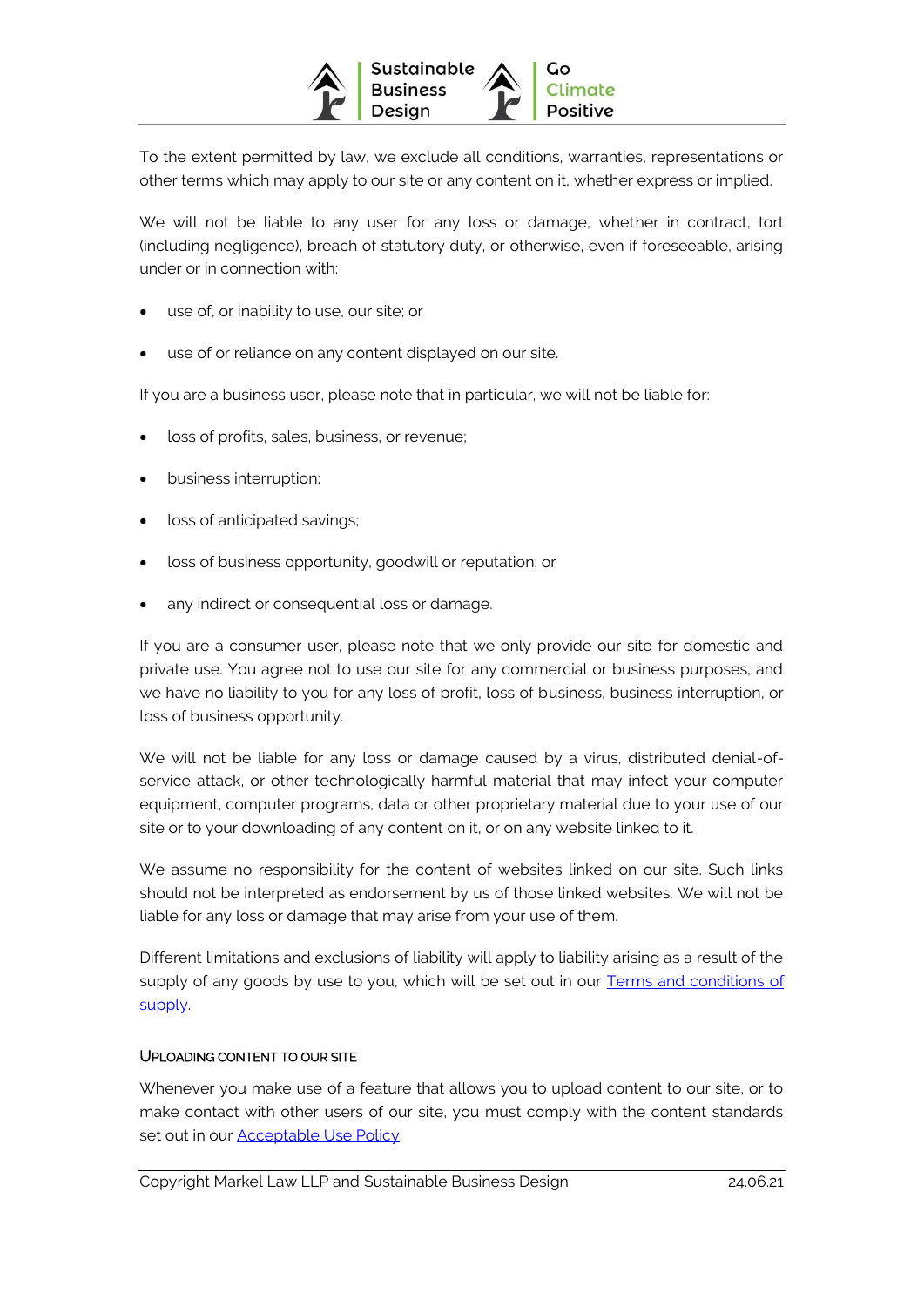

You warrant that any such contribution does comply with those standards, and you will be liable to us and indemnify us for any breach of that warranty. If you are a consumer user, this means you will be responsible for any loss or damage we suffer as a result of your breach of warranty.

Any content you upload to our site will be considered non-confidential and nonproprietary. You retain all of your ownership rights in your content, but you are required to grant us and other users of the Site a limited licence to use, store and copy that content and to distribute and make it available to third parties. The rights you license to us are described in the next paragraph (Rights you licence).

We also have the right to disclose your identity to any third party who is claiming that any content posted or uploaded by you to our site constitutes a violation of their intellectual property rights, or of their right to privacy.

We will not be responsible, or liable to any third party, for the content or accuracy of any content posted by you or any other user of our site.

We have the right to remove any posting you make on our site if, in our opinion, your post does not comply with the content standards set out in our [Acceptable Use Policy.](#page-5-0)

The views expressed by other users on our site do not represent our views or values.

You are solely responsible for securing and backing up your content.

#### RIGHTS YOU LICENCE

When you upload or post content to our site, you grant the following licenses:

- A worldwide, non-exclusive, royalty-free, transferable licence to use, reproduce, distribute, prepare derivative works of, display, and perform that content in connection with the services provided by our site and across different media and to promote the site or services; and
- A worldwide, non-exclusive, royalty-free, transferable licence to allow third parties to use the content for their purposes.

We will only ever use your materials to carry out your instructions to us - unless, very exceptionally, a court or other regulator orders us to disclose them.

#### **VIRUSES**

Although we take data security very seriously, we do not guarantee that our site will be secure or free from bugs or viruses.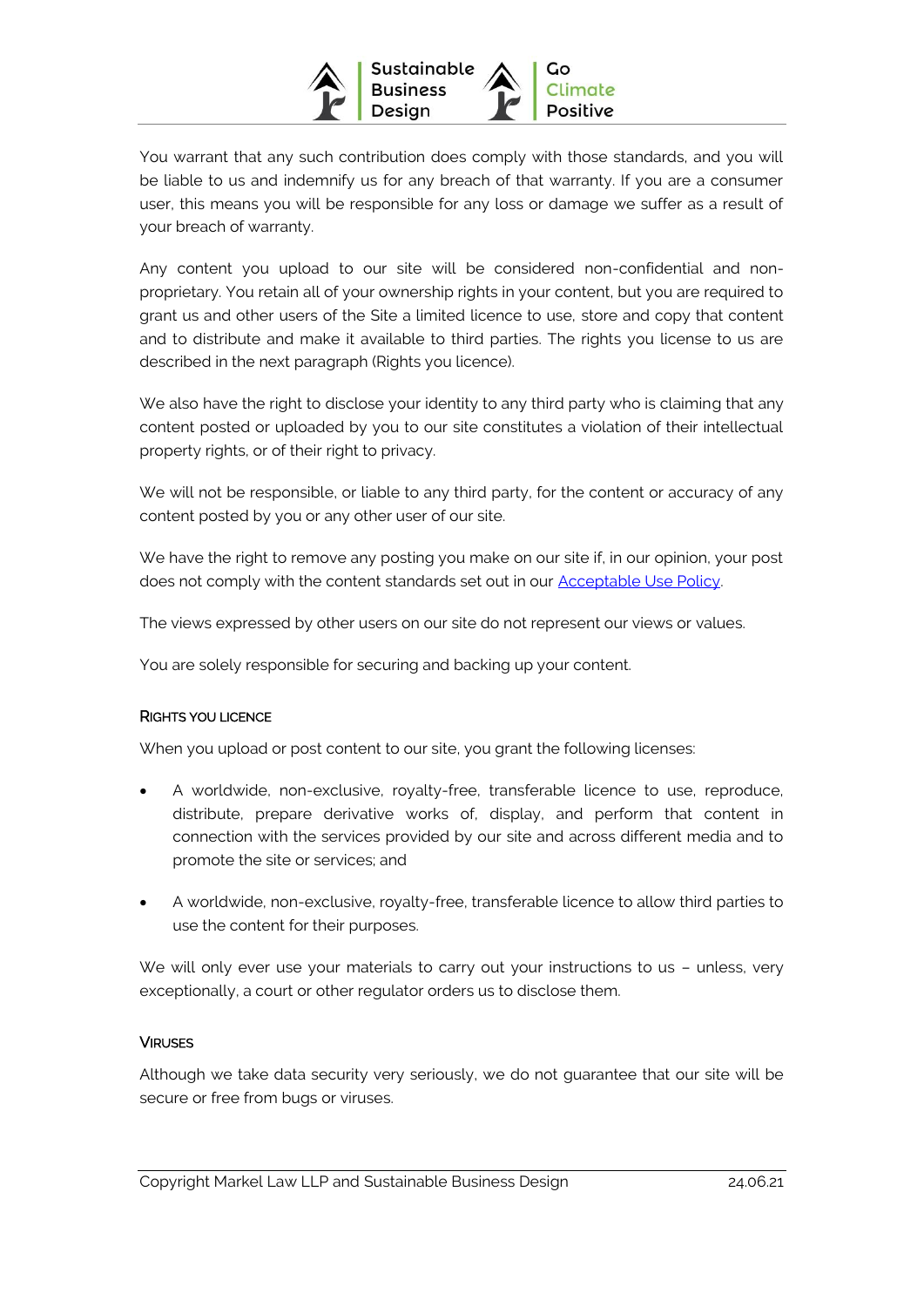

You are responsible for configuring your information technology, computer programmes and platform in order to access our site. You should use your own virus protection software.

 $\overline{a}$ 

You must not misuse our site by knowingly introducing viruses, trojans, worms, logic bombs or other material which is malicious or technologically harmful. You must not attempt to gain unauthorised access to our site, the server on which our site is stored or any server, computer or database connected to our site. You must not attack our site via a denial-of-service attack or a distributed denial-of service attack. By breaching this provision, you would commit a criminal offence under the Computer Misuse Act 1990. We will report any such breach to the relevant law enforcement authorities and we will cooperate with those authorities by disclosing your identity to them. In the event of such a breach, your right to use our site will cease immediately.

#### <span id="page-5-0"></span>ACCEPTABLE USE POLICY

You may use our website only for lawful purposes. You may not use our site:

- To transmit, or procure the sending of, any unsolicited or unauthorised advertising or promotional material or any other form of similar solicitation, for example 'spam'.
- To transmit, or procure the sending of any material which is: defamatory of any person, obscene, offensive, inflammatory, sexually explicit, promotes discrimination or harassment based on sex, sexual orientation, gender reassignment, marital or civil partnership status, race, age, religion or disability, infringes any copyright, database right or trade mark of any person, is likely to deceive any person, is in breach of any legal duty owed to a third party (for example, the duty of confidence), is threatening or abusive, is likely to harass, upset or embarrass any other person, misrepresents your identity, or advocates or promotes any unlawful act.

We will determine, in our absolute discretion, whether there has been a breach of these acceptable use standards through the use of our website. If a breach of this policy has occurred, we may take such action as we deem necessary.

Failure to comply with these acceptable use standards constitutes a material breach of these terms and conditions and may result in our taking all or any of the following actions:

- Immediate, temporary or permanent withdrawal of your right to use our website.
- Immediate, temporary or permanent removal of any posting or material uploaded by you to our website.
- A warning being issued to you.